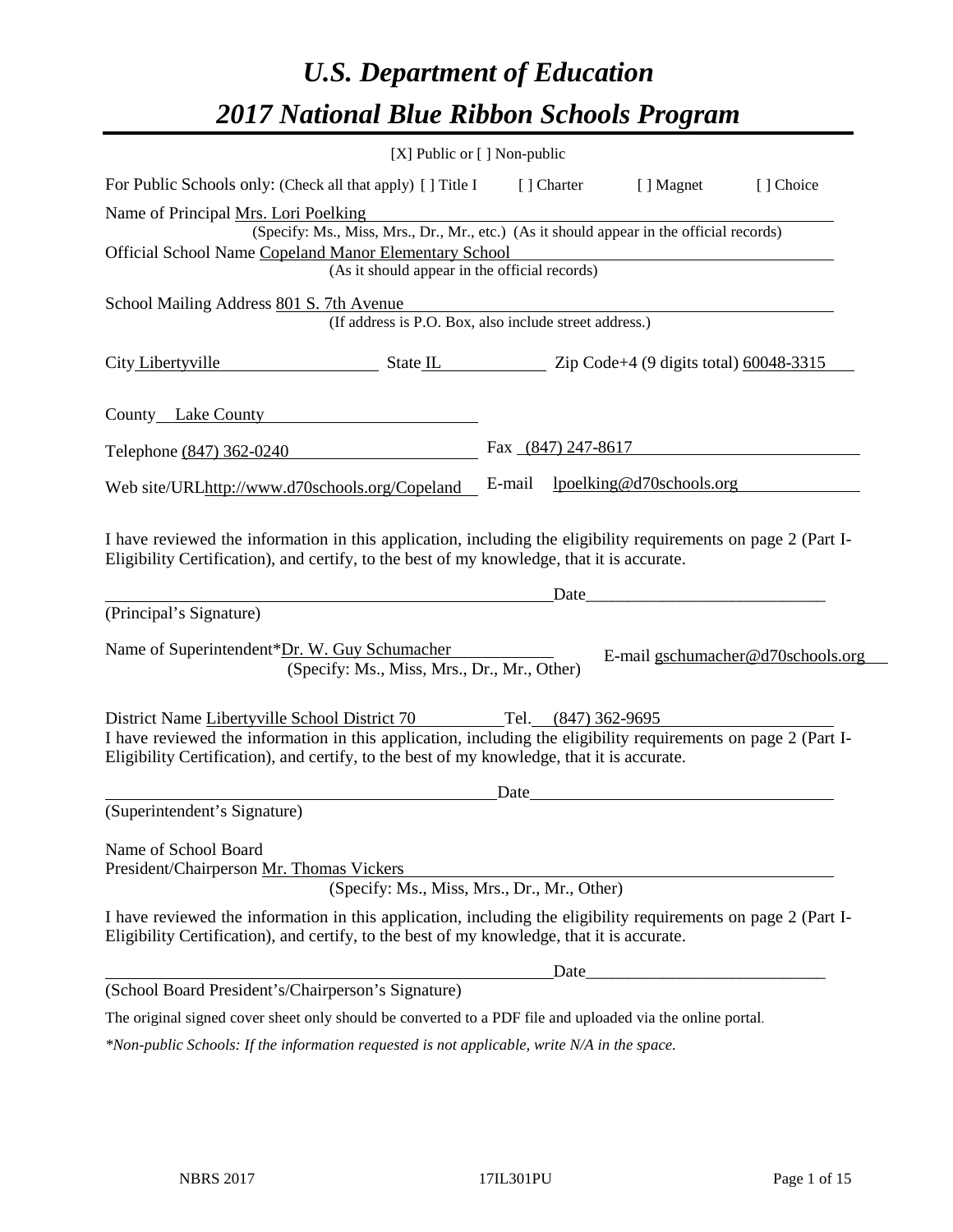The signatures on the first page of this application (cover page) certify that each of the statements below, concerning the school's eligibility and compliance with U.S. Department of Education and National Blue Ribbon Schools requirements, are true and correct.

- 1. The school configuration includes one or more of grades K-12. (Schools on the same campus with one principal, even a K-12 school, must apply as an entire school.)
- 2. All nominated public schools must meet the state's performance targets in reading (or English language arts) and mathematics and other academic indicators (i.e., attendance rate and graduation rate), for the all students group and all subgroups, including having participation rates of at least 95 percent using the most recent accountability results available for nomination.
- 3. To meet final eligibility, all nominated public schools must be certified by states prior to September 2017 in order to meet all eligibility requirements. Any status appeals must be resolved at least two weeks before the awards ceremony for the school to receive the award.
- 4. If the school includes grades 7 or higher, the school must have foreign language as a part of its curriculum.
- 5. The school has been in existence for five full years, that is, from at least September 2011 and each tested grade must have been part of the school for the past three years.
- 6. The nominated school has not received the National Blue Ribbon Schools award in the past five years: 2012, 2013, 2014, 2015, or 2016.
- 7. The nominated school has no history of testing irregularities, nor have charges of irregularities been brought against the school at the time of nomination. The U.S. Department of Education reserves the right to disqualify a school's application and/or rescind a school's award if irregularities are later discovered and proven by the state.
- 8. The nominated school has not been identified by the state as "persistently dangerous" within the last two years.
- 9. The nominated school or district is not refusing Office of Civil Rights (OCR) access to information necessary to investigate a civil rights complaint or to conduct a district-wide compliance review.
- 10. The OCR has not issued a violation letter of findings to the school district concluding that the nominated school or the district as a whole has violated one or more of the civil rights statutes. A violation letter of findings will not be considered outstanding if OCR has accepted a corrective action plan from the district to remedy the violation.
- 11. The U.S. Department of Justice does not have a pending suit alleging that the nominated school or the school district as a whole has violated one or more of the civil rights statutes or the Constitution's equal protection clause.
- 12. There are no findings of violations of the Individuals with Disabilities Education Act in a U.S. Department of Education monitoring report that apply to the school or school district in question; or if there are such findings, the state or district has corrected, or agreed to correct, the findings.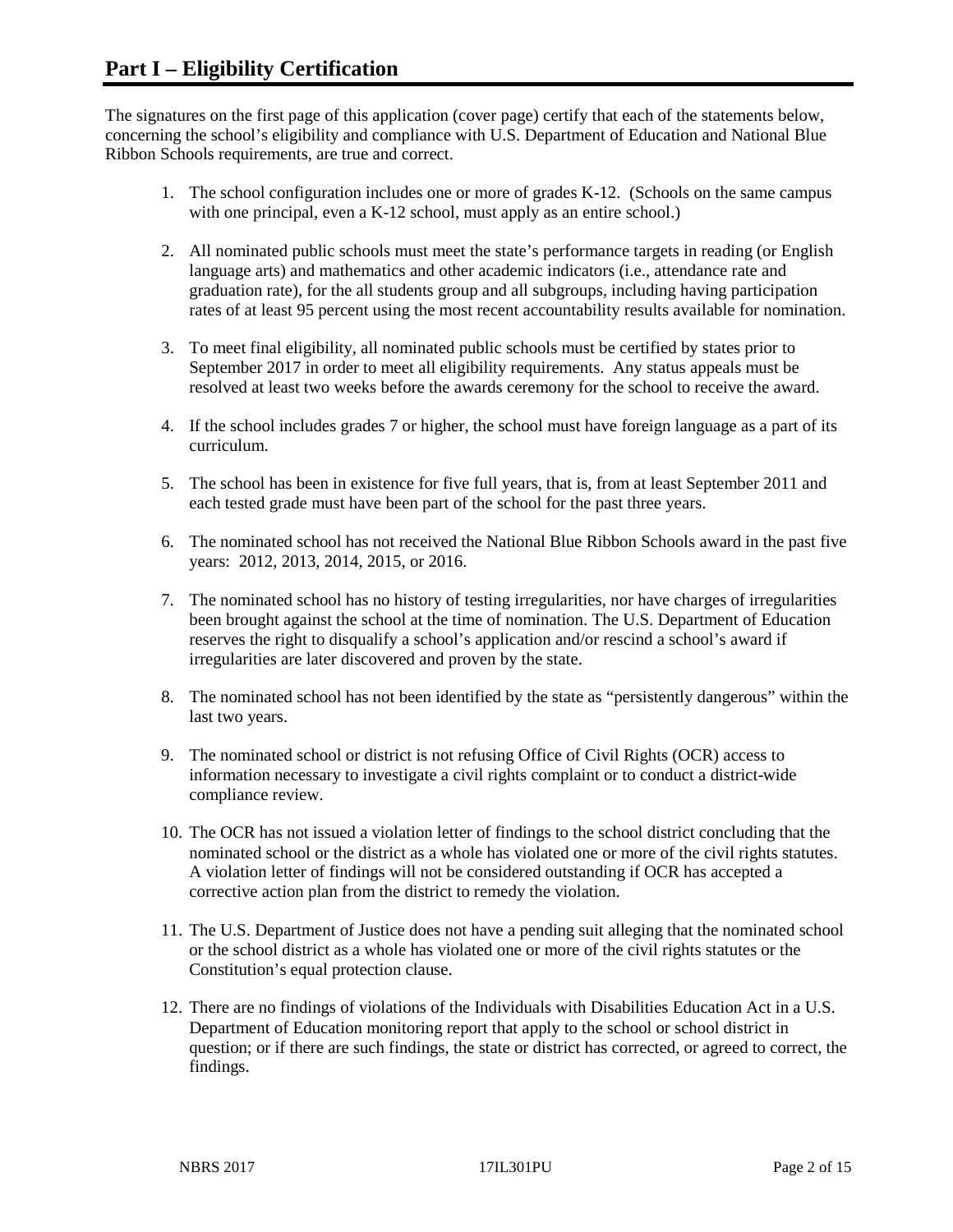# **PART II - DEMOGRAPHIC DATA**

#### **Data should be provided for the most recent school year (2016-2017) unless otherwise stated.**

#### **DISTRICT**

1. Number of schools in the district  $\frac{4}{4}$  Elementary schools (includes K-8) (per district designation): 1 Middle/Junior high schools  $\underline{0}$  High schools 0 K-12 schools

5 TOTAL

**SCHOOL** (To be completed by all schools)

- 2. Category that best describes the area where the school is located:
	- [] Urban or large central city [ ] Suburban with characteristics typical of an urban area [X] Suburban [ ] Small city or town in a rural area [ ] Rural
- 3. Number of students as of October 1, 2016 enrolled at each grade level or its equivalent in applying school:

| Grade                           | # of         | # of Females | <b>Grade Total</b> |
|---------------------------------|--------------|--------------|--------------------|
|                                 | <b>Males</b> |              |                    |
| <b>PreK</b>                     | 0            | 0            | 0                  |
| K                               | 29           | 22           | 51                 |
| $\mathbf{1}$                    | 26           | 28           | 54                 |
| $\overline{2}$                  | 42           | 33           | 75                 |
| 3                               | 38           | 34           | 72                 |
| 4                               | 52           | 36           | 88                 |
| 5                               | 27           | 39           | 66                 |
| 6                               | $\theta$     | 0            | 0                  |
| 7                               | 0            | 0            | 0                  |
| 8                               | $\theta$     | 0            | 0                  |
| 9                               | 0            | 0            | 0                  |
| 10                              | $\theta$     | 0            | 0                  |
| 11                              | 0            | 0            | 0                  |
| 12 or higher                    | 0            | 0            | 0                  |
| <b>Total</b><br><b>Students</b> | 214          | 192          | 406                |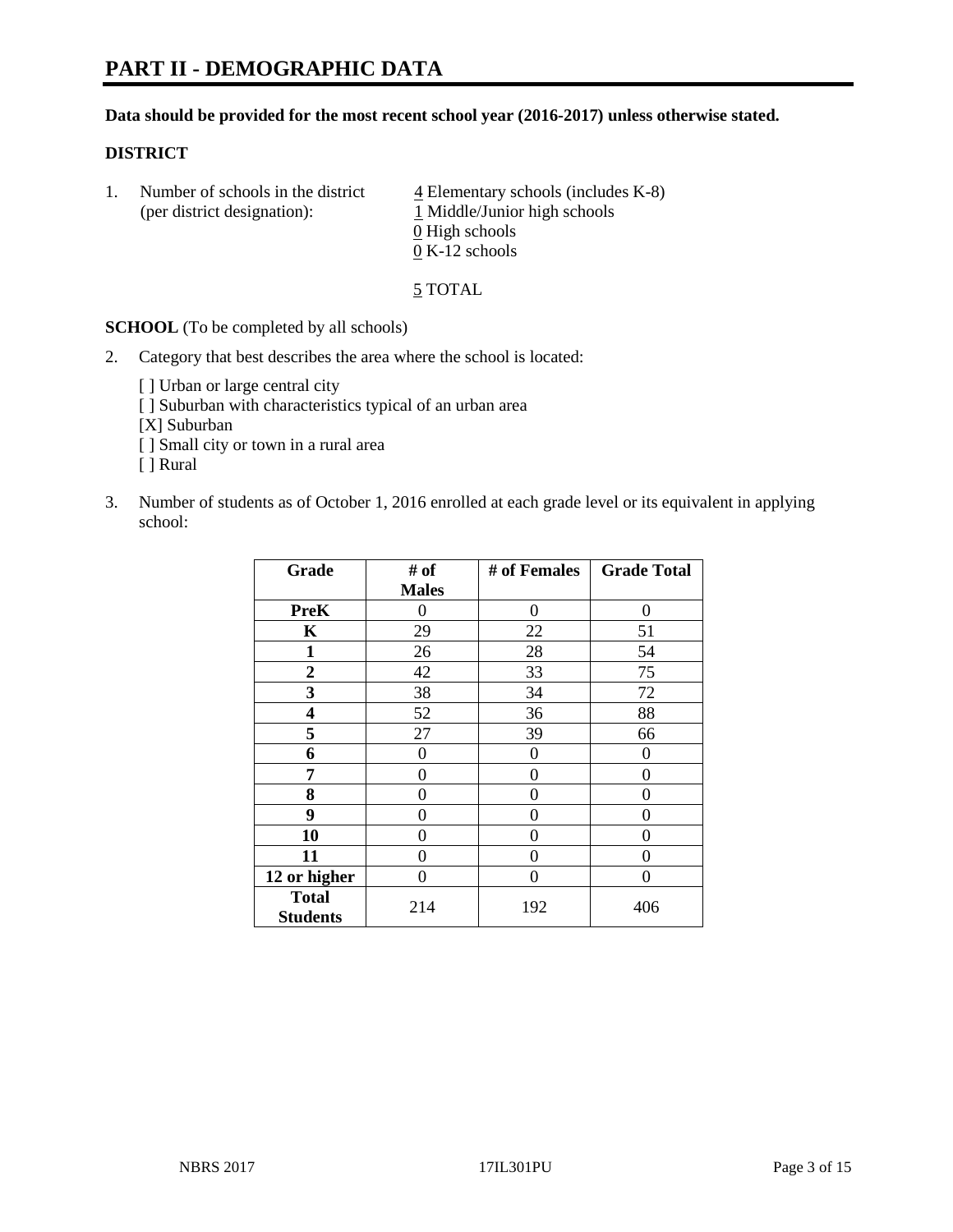the school: 5 % Asian

4. Racial/ethnic composition of  $1\%$  American Indian or Alaska Native

1 % Black or African American

- 1 % Hispanic or Latino
- 1 % Native Hawaiian or Other Pacific Islander
- 89 % White
- 2 % Two or more races
	- **100 % Total**

(Only these seven standard categories should be used to report the racial/ethnic composition of your school. The Final Guidance on Maintaining, Collecting, and Reporting Racial and Ethnic Data to the U.S. Department of Education published in the October 19, 2007 *Federal Register* provides definitions for each of the seven categories.)

5. Student turnover, or mobility rate, during the 2015 – 2016 school year: 1%

This rate should be calculated using the grid below. The answer to (6) is the mobility rate.

| <b>Steps For Determining Mobility Rate</b>         | Answer |  |
|----------------------------------------------------|--------|--|
| (1) Number of students who transferred to          |        |  |
| the school after October 1, 2015 until the         | 3      |  |
| end of the 2015-2016 school year                   |        |  |
| (2) Number of students who transferred             |        |  |
| <i>from</i> the school after October 1, 2015 until |        |  |
| the end of the 2015-2016 school year               |        |  |
| (3) Total of all transferred students [sum of      | 3      |  |
| rows $(1)$ and $(2)$ ]                             |        |  |
| (4) Total number of students in the school as      | 425    |  |
| of October 1, 2015                                 |        |  |
| (5) Total transferred students in row (3)          | 0.007  |  |
| divided by total students in row (4)               |        |  |
| $(6)$ Amount in row $(5)$ multiplied by 100        |        |  |

6. English Language Learners (ELL) in the school: 2 %

8 Total number ELL

Specify each non-English language represented in the school (separate languages by commas): Spanish, Mandarin, Polish, Portuguese

- 7. Students eligible for free/reduced-priced meals:  $\frac{2\%}{8}$ <br>Total number students who qualify:  $\frac{8}{8}$ Total number students who qualify:
- 8. Students receiving special education services: 4 %

17 Total number of students served

Indicate below the number of students with disabilities according to conditions designated in the Individuals with Disabilities Education Act. Do not add additional conditions. It is possible that students may be classified in more than one condition.

| 0 Autism                              | $\underline{0}$ Orthopedic Impairment   |
|---------------------------------------|-----------------------------------------|
| 0 Deafness                            | 1 Other Health Impaired                 |
| 0 Deaf-Blindness                      | 3 Specific Learning Disability          |
| 3 Emotional Disturbance               | 4 Speech or Language Impairment         |
| 0 Hearing Impairment                  | 0 Traumatic Brain Injury                |
| 0 Mental Retardation                  | 0 Visual Impairment Including Blindness |
| $\underline{0}$ Multiple Disabilities | <u>6</u> Developmentally Delayed        |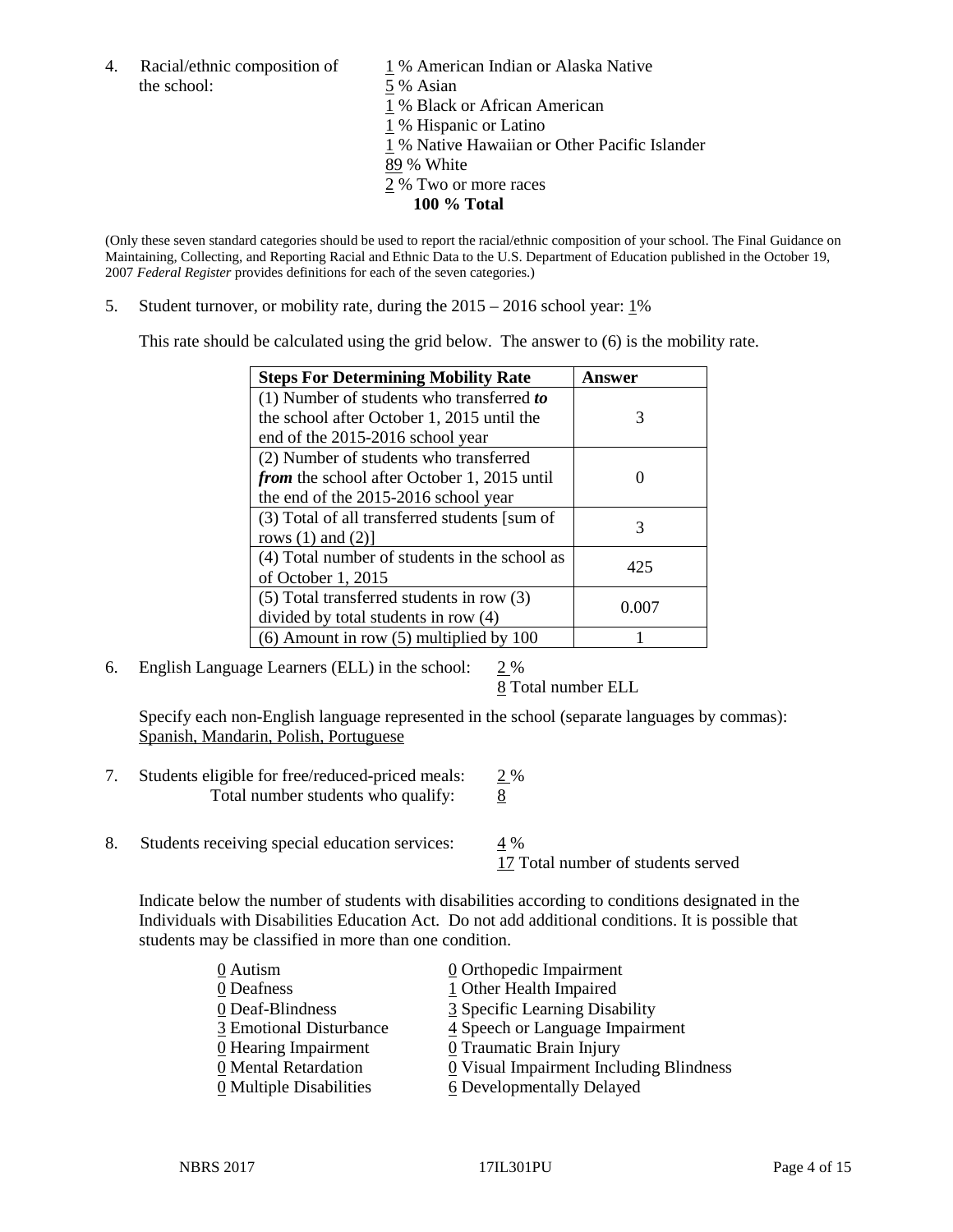- 9. Number of years the principal has been in her/his position at this school:  $\frac{4}{3}$
- 10. Use Full-Time Equivalents (FTEs), rounded to nearest whole numeral, to indicate the number of school staff in each of the categories below:

|                                        | <b>Number of Staff</b> |
|----------------------------------------|------------------------|
| Administrators                         |                        |
| Classroom teachers including those     |                        |
| teaching high school specialty         | 22                     |
| subjects                               |                        |
| Resource teachers/specialists/coaches  |                        |
| e.g., reading, math, science, special  | 12                     |
| education, enrichment, technology,     |                        |
| art, music, physical education, etc.   |                        |
| Paraprofessionals under the            |                        |
| supervision of a licensed professional | $\mathfrak{D}$         |
| supporting single, group, or classroom |                        |
| students.                              |                        |
| Student support personnel              |                        |
| e.g., guidance counselors, behavior    |                        |
| interventionists, mental/physical      |                        |
| health service providers,              | $\mathcal{D}$          |
| psychologists, family engagement       |                        |
| liaisons, career/college attainment    |                        |
| coaches, etc.                          |                        |

- 11. Average student-classroom teacher ratio, that is, the number of students in the school divided by the FTE of classroom teachers, e.g., 22:1 19:1
- 12. Show daily student attendance rates. Only high schools need to supply yearly graduation rates.

| <b>Required Information</b> | 2015-2016 | 2014-2015 | 2013-2014 | 2012-2013 |     |
|-----------------------------|-----------|-----------|-----------|-----------|-----|
| Daily student attendance    | า7%       | 96%       | 97%       | ว7%       | 97% |
| High school graduation rate | 0%        | 0%        | 0%        | 9%        | 0%  |

#### 13. **For high schools only, that is, schools ending in grade 12 or higher.**

Show percentages to indicate the post-secondary status of students who graduated in Spring 2016.

| <b>Post-Secondary Status</b>                  |    |
|-----------------------------------------------|----|
| Graduating class size                         |    |
| Enrolled in a 4-year college or university    | 0% |
| Enrolled in a community college               | 0% |
| Enrolled in career/technical training program | 0% |
| Found employment                              | 0% |
| Joined the military or other public service   | 0% |
| )ther                                         |    |

14. Indicate whether your school has previously received a National Blue Ribbon Schools award.  $Yes$  No  $X$ 

If yes, select the year in which your school received the award.

15. In a couple of sentences, provide the school's mission or vision statement.

To ensure that District 70 students experience learning that prepares them to live and work in the 21st Century.

16. **For public schools only**, if the school is a magnet, charter, or choice school, explain how students are chosen to attend.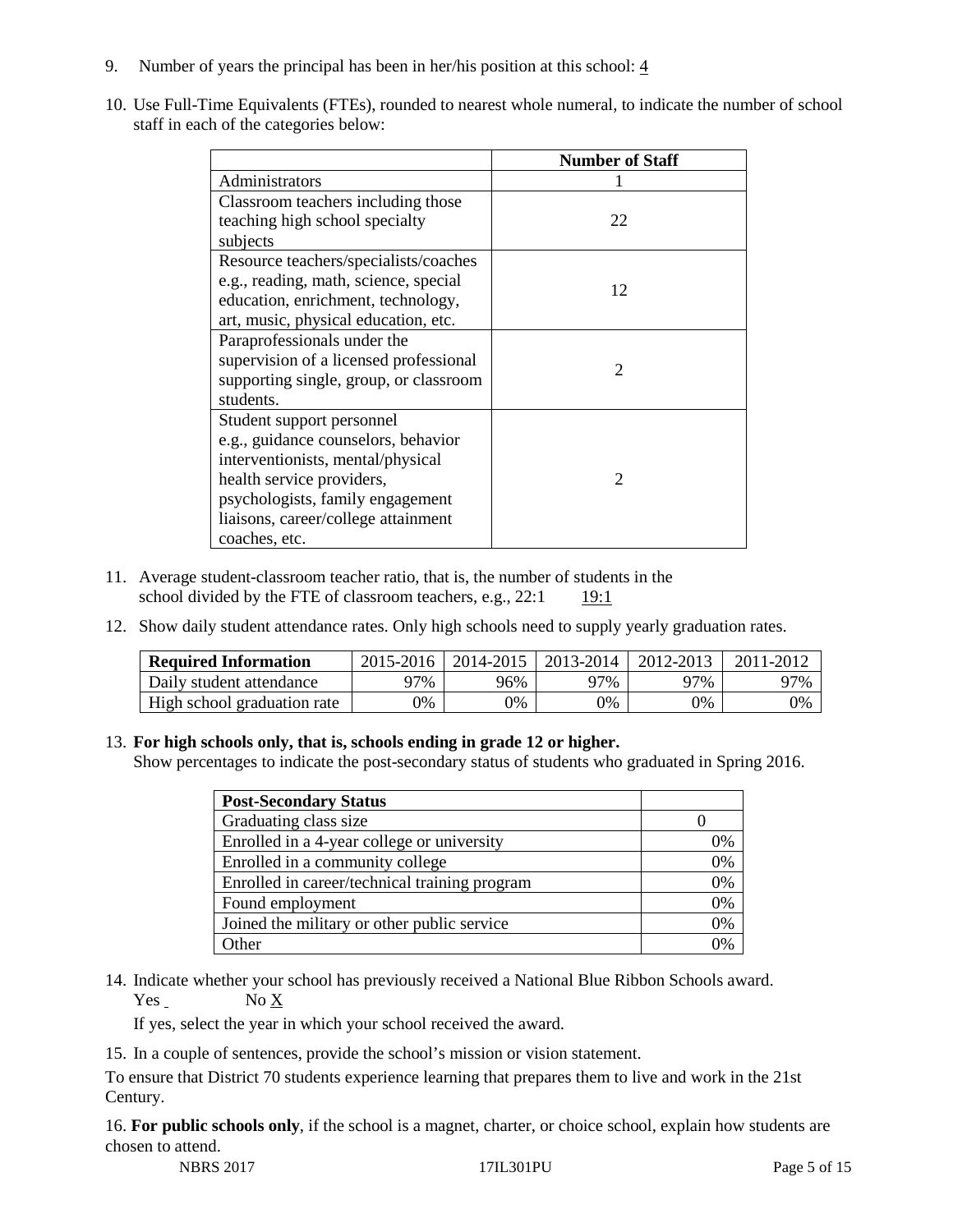# **PART III – SUMMARY**

Copeland Manor Elementary School in Libertyville, Illinois -- home of the Copeland Cougars -- offers children in kindergarten through grade five a wealth of varied learning experiences. Copeland Manor is a large school with a small school feel. The building is located in a residential neighborhood, where roughly half of its students walk to school each day. Copeland students have demonstrated exemplary academic achievement for many years, which is reflected in overall teaching and learning practices every day. A recent construction project -- funded without referendum -- added four classrooms and a new gymnasium complete with staging for school and local community use, as well as renovating Copeland's library and kindergarten classrooms. The original school was built in 1950 and has experienced great remodeling and growth since its original construction. The school conference room is filled with pictures from the original construction through modern day. Copeland holds a profound commitment to making sure that every student feels safe and is excited to come to school each day.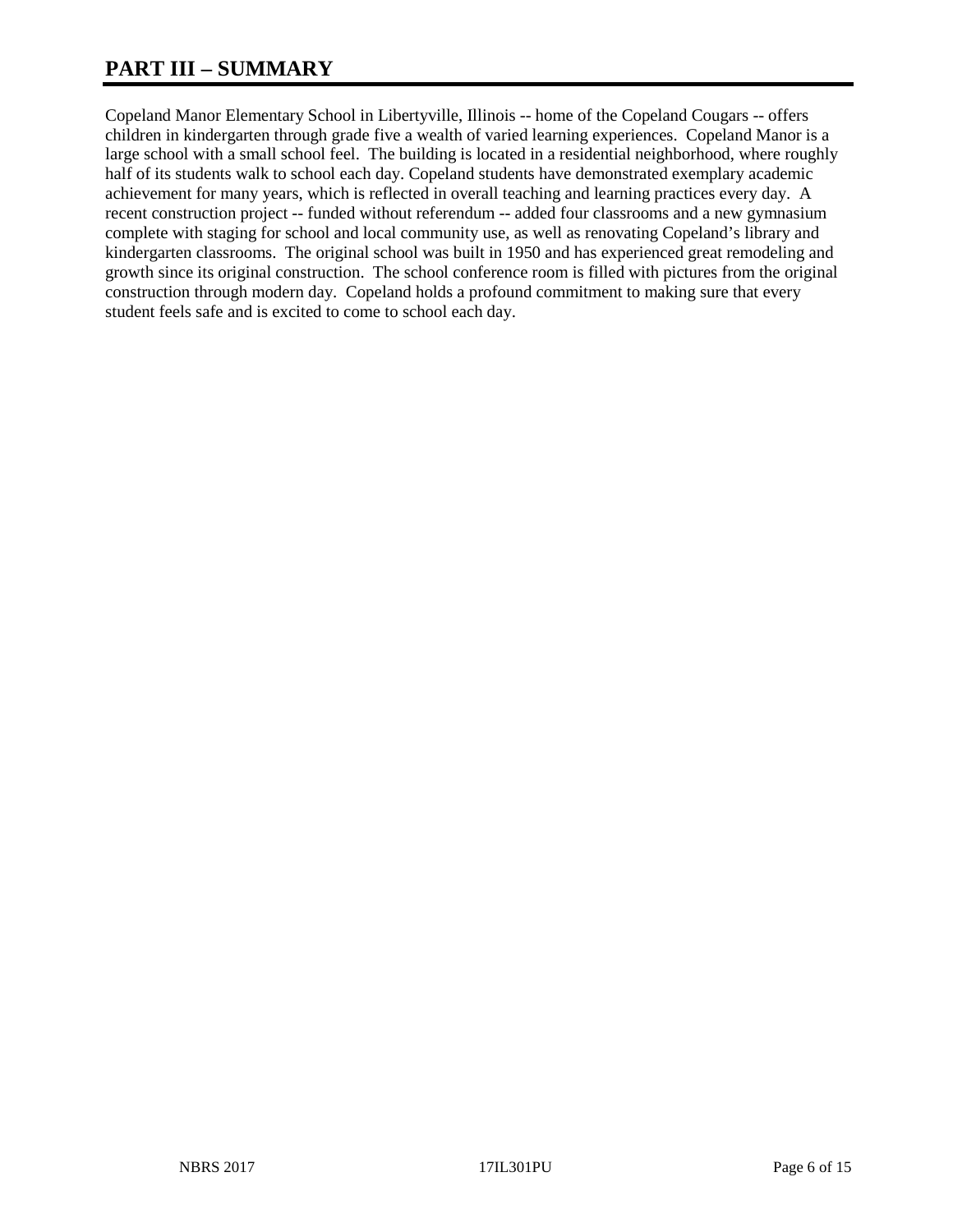and staff collaborate on a common goal, including Junior Achievement, art appreciation lessons, Kids 'N Chemistry for fifth grade students, guest teachers, mystery readers, and parent-partner readers.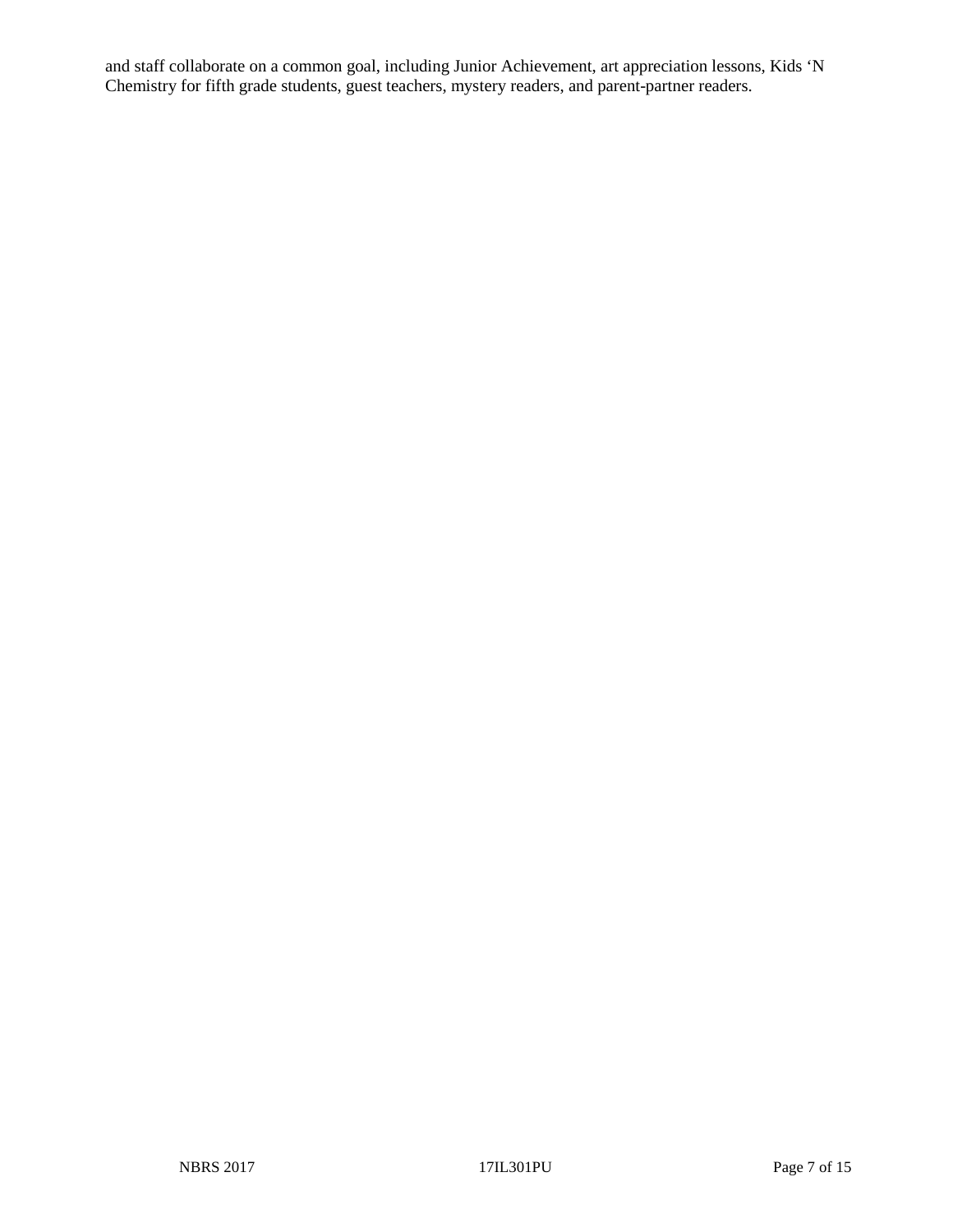## **1. Core Curriculum:**

Prior to students beginning kindergarten at Copeland, teachers meet with the children to ascertain readiness skills. In 2015, Copeland Manor and all District 70 schools moved to full-day kindergarten programs. This commitment to early academic and behavior support has expanded the skills and behavior necessary for young students to succeed.

At Copeland Manor, we believe that proficiency in English Language Arts skills crosses over into all academic content areas. Everyone in our elementary building is, essentially, a reading teacher. In the primary grades, students balance learning early reading skills with broadening their vocabulary and verbal comprehension discussions. Many of our students attend preschool, either in private settings or through district Early Childhood programs. Writing is paired with reading as students demonstrate that they comprehend what they are reading and can generate their own writing as young authors. English Language Arts lessons are planned based on the New Illinois Learning Standards in mind to help Copeland students master grade level expectations. We go beyond the standards to ensure that students begin with an appreciation of reading and its importance in our world. Teachers embed vocabulary, grammar, and spelling (word study) lessons in reading instruction because successful reading teachers help students make connections between literature and language skills. They offer time for explicit lessons, small group guided practice, and independent reading. They offer choices in reading materials and writing topics. Success is measured as students "make meaning" in reading, writing, and speaking. Our changing world allows opportunities for technology to enhance the reading curriculum and improve skills. In kindergarten and first grade, students use iPads to record their reading to improve fluency. Students also read books online that are at their independent level to build comprehension. In second through fifth grades, students use Chrome Books to increase word processing skills and engage in lessons through Google classroom to research topics, while also using tools to organize their ideas for writing and collaborate with others.

With the implementation of the New Illinois Learning Standards, District 70 implements the Math Expressions curriculum materials for students in Grades K-5. Math Expressions is a comprehensive, standards-based K-5 math resource that offers a balanced approach to teaching and learning mathematics. Teachers use numerous strategies to reinforce concepts, such as the use of hands-on activities with manipulatives, visual models, conceptual language, and real world/authentic situations. A highlight of every lesson is when students lead practice activities. Just as there is a balance in reading between increasing skills, increasing fluency, and making meaning in reading and writing, there is also a balance for math between building operational skills, increasing fluency and increasing number sense. Authentic problemsolving is infused in each math concept taught during the school year. Students build automaticity with math facts and increase math fluency with daily, structured practice. Math classrooms at Copeland are communities where every student is both a teacher and a leader to enhance mathematical understanding, competence, and confidence.

Libertyville District 70 recently adopted STEMscopes, an online science curriculum, as our primary instructional resource for teaching science in Grades K-5. STEMscopes is built on an instructional philosophy that centers on students learning science through hands-on exploration and inquiry. Each unit includes a series of investigations and activities to bring science to life so that they can "learn by doing" and fully engage in the scientific process. Lessons are built using the research-based "5E+1A" model (Engage, Explore, Explain, Elaborate, Evaluate, Intervention, and Acceleration). Each of these components of the lesson cycle features specific resources to not only support our students' understanding of scientific concepts, but also that of our teachers. This program embeds online professional development and support for teachers in their program. Science at Copeland Manor aligns with the Next Generation Science Standards and connects with literacy, math, music, and technology. Teachers offer a variety of assessment opportunities to ensure students are on track to learn the objectives.

Copeland follows a curriculum map for K-5 social science instruction that emphasizes current civics events, economics, geography, and history. Lessons are created to promote civic competence at Copeland, as it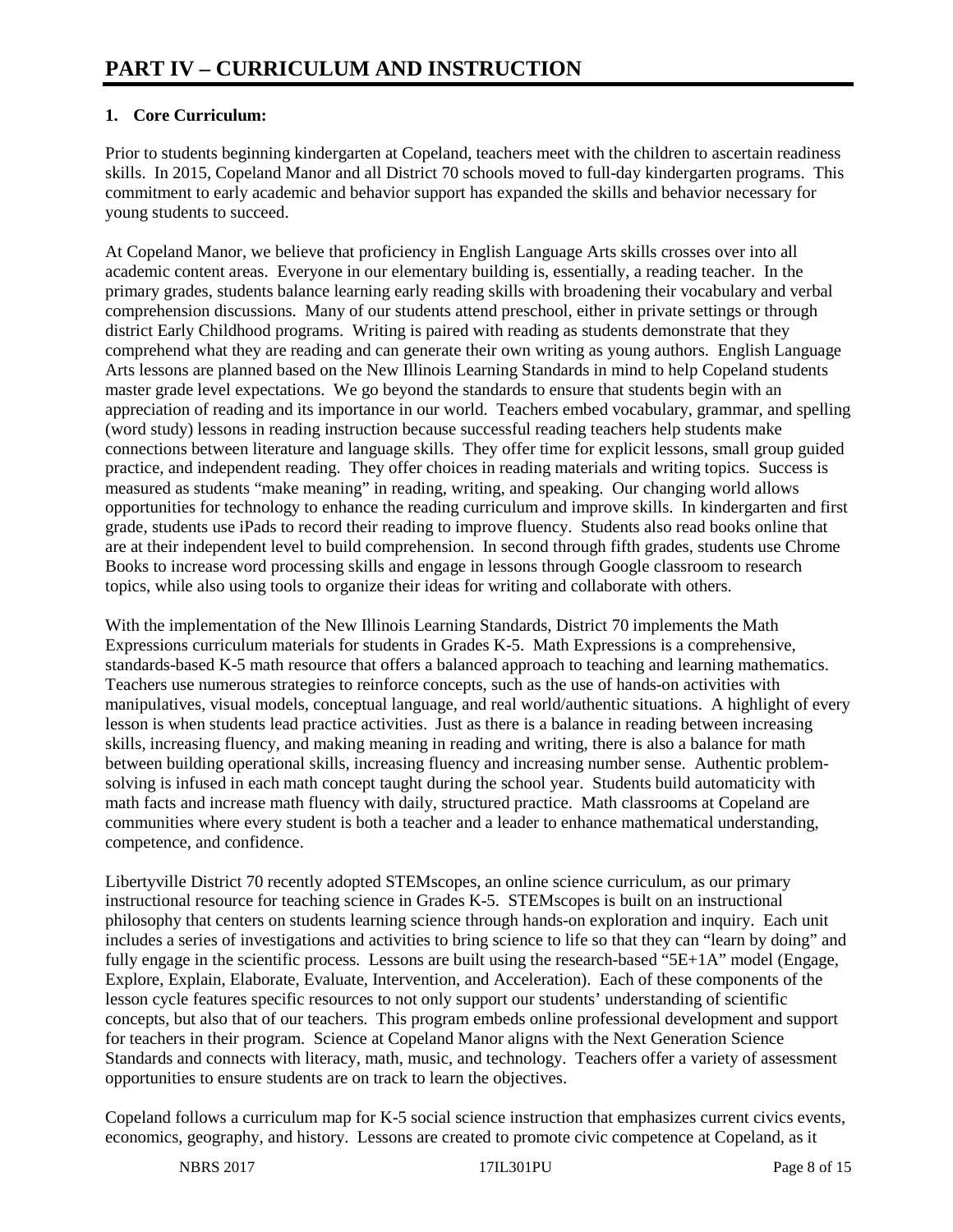helps students learn to work collaboratively and make decisions in a fashion that benefits the group as a whole. Primary source documents are analyzed in all grade levels, and current events discussions are linked to historical events. Students in primary grades learn about families and social groups, communities and the foundational concepts of needs and wants. Intermediate grades expand these concepts, relating them to regional areas. Students will also understand events, trends, individuals and movements shaping the history of our country, state, and city, as well as those of other nations across the globe.

### **2. Other Curriculum Areas:**

The fine arts program at Copeland includes visual art, music, and physical education.

Students attend art class to broaden their exposure to famous pieces of art and provide with them opportunities to create and design their own masterpieces. Students create and design using paint, clay, paper, technology, and numerous other media. Lessons emphasize gaining knowledge of the elements and principals of art while celebrating creative, individual talents. Copeland Manor is filled with student artwork and artistic impressions that are at the center of art appreciation lessons. These lessons support the District 70 art curriculum and are presented by volunteer parent partners. Each year, the ArtEffects Show celebrates student artwork alongside the Libertyville community, with some student work hung in Libertyville's Cook Library, the David Adler Music and Art Center and storefronts throughout the community.

Copeland is proud of its new gym (ribbon cutting was December 2016). The Copeland gym is a community center that celebrates physical wellness while promoting teamwork and problem solving. The physical education teachers provide students with a curriculum that embodies the District 70 Applications of Learning and enhances skills in sports, promotes a sense of lifelong health and wellness and encourages sportsmanship. The Libertyville Fire Department joins Copeland teachers in presenting safety and health lessons to Copeland students in all grades throughout the school year through the "Risk Watch" program. District 70 has partnered with the local hospital, Condell Medical Center to provide the CATCH lifelong wellness and fitness program. In addition to regular school day lessons, extracurricular options are offered in volleyball, basketball, cheerleading, and floor hockey. Field Day is an annual tradition at Copeland that celebrates games and sportsmanship. Each year, students enjoy a staff versus student volleyball game, and a district-wide, inter-school basketball tournament with 4th and 5th grade teams promotes school spirit and builds skills for young athletes.

District 70 has partnered with Language Stars to provide students with foreign language lessons. In its most recent Strategic Plan (created in 2016 and running through the year 2021), the district is exploring additional ways to introduce foreign language instruction in the elementary grades to support the program currently offered at the middle school.

Technology in District 70 schools has expanded tremendously in the last three years, guided by the philosophy that students need different devices for different reasons. Devices, equal to the number of students, include laptop computers, iPad carts in each K-1 classroom, and Chrome Book carts in each Grade 2-5 classroom. Copeland teachers implement Technology Framework lessons created by teachers that infuse technology throughout the curriculum and help elementary students prepare for middle school technology requirements. Technology training increases student engagement and helps students communicate safely and effectively in a linked world. A Technology Literacy Coach provides teachers with in-house professional development opportunities to effectively support the D70 curriculum and Applications of Learning.

Copeland is proud of its newly redesigned library. The library's main space is organized by genre and allows for flexible groupings of students to work in partners or groups. The Copeland librarian presents lessons with classroom to expand literacy aligned with classroom lessons. She meets regularly with classroom teachers to collaborate and provide resources that support student learning. A second area was created from an empty classroom now called the "Maker Space," a creative environment designed to enhance the District 70 curriculum. This space brings all District 70 Applications of Learning to life by providing materials and opportunities for students to create and solve problems with hands-on activities.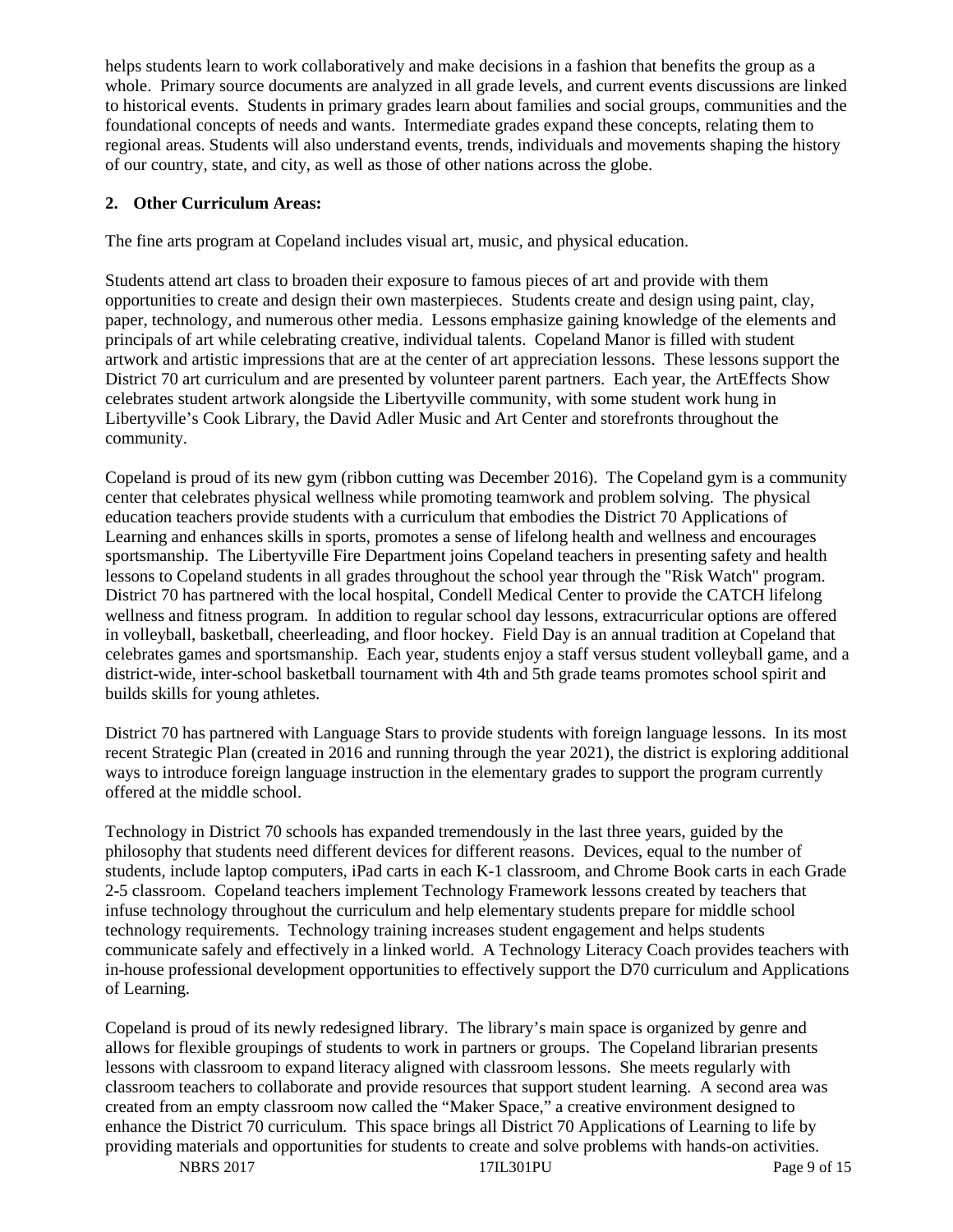The room is filled with technology (such as a 3-D printer), equipment (sewing machines, soldering machines, glue guns, etc.), and consumable items (fabric, boxes, newspaper, etc.). Teachers bring classrooms to the Maker Space to enhance all manner of content area lessons by creating original designs and solving problems. Students may also come in during lunch on "Maker Mondays" to explore selfdirected learning extensions.

#### **3. Instructional Methods, Interventions, and Assessments:**

Differentiated instruction is an everyday experience at Copeland Manor. Accordingly, the curriculum presented to each student is designed to meet his/her individual academic needs at a developmentally appropriate level. Beyond the services available through special education, academic support is available to students through gifted instruction, supplemental literacy instruction, and English Language (EL) instruction.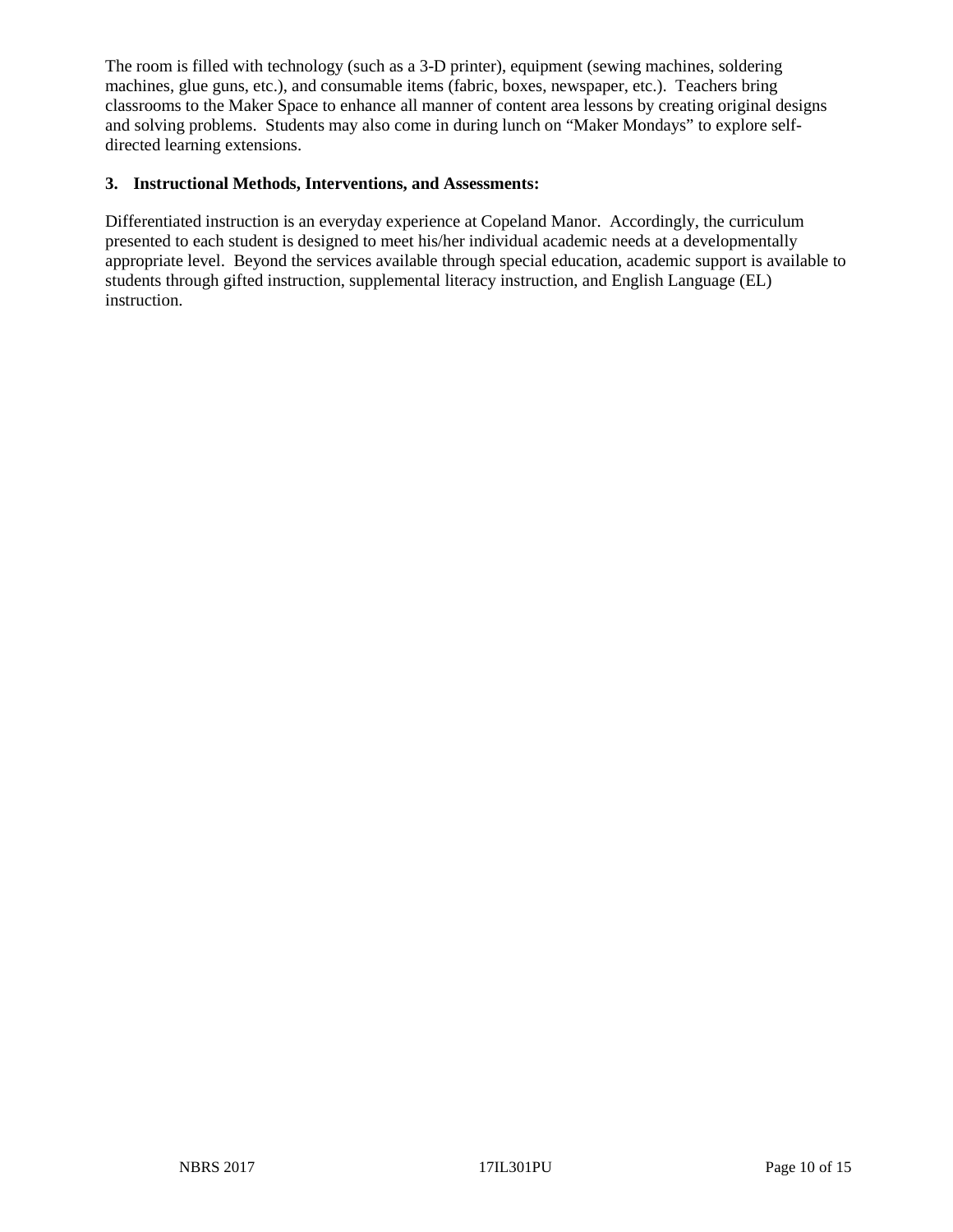groupings within the classroom setting and to identify students in need of support outside of the classroom. Teachers meet collaboratively as grade level teams to review data and monitor student progress. STAR data also used to target areas where students demonstrate mastery and, therefore, qualify for enrichment.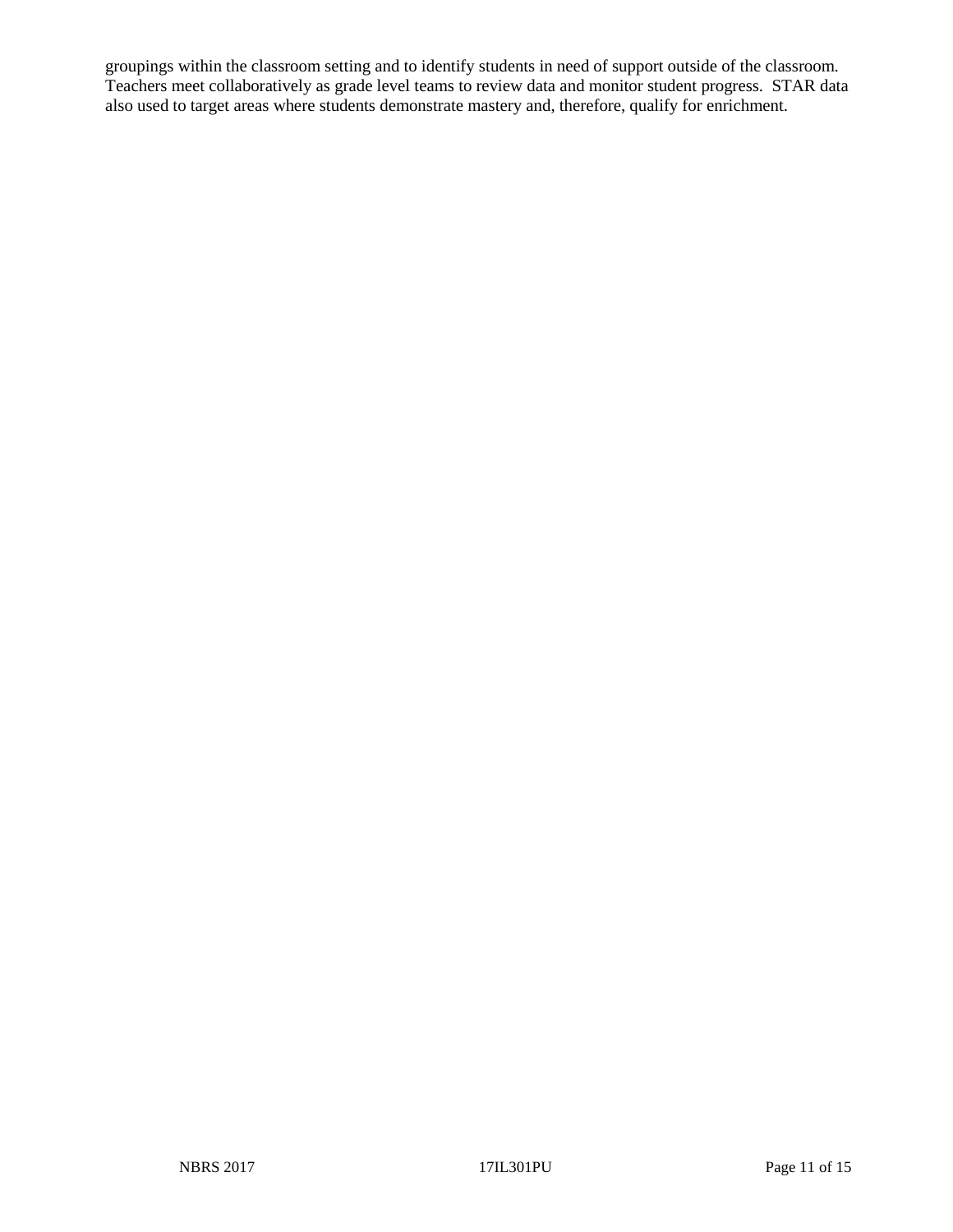## **1. School Climate/Culture:**

Copeland Manor is a high achieving, happy neighborhood school that engages all who enter. At the center of a successful school culture is trust. The staff is committed to building and maintaining trusting, personalized relationships with all stakeholders. Students, teachers, staff, parents, administrators and neighbors all come together to build our school community. Adults model cooperative behavior that teaches Copeland students to be caring, inclusive and ethical individuals. A favorite school event that embodies this statement is the annual Veterans Day celebration. Each year, veterans are invited to share their personal stories with our students.

The school provides numerous activities for students to support their social and emotional growth. Copeland students participate in the Character Counts program that promotes the value of strong ethical values. Each month, students engage in various activities to promote good character. One example included "positive notes of encouragement." Students and teachers were greeted with a post-it on lockers, cubbies, desks, and doors with uplifting messages. Along with the engaging day-to- day classroom activities, Copeland students also have opportunities to participate in numerous sports and clubs, such as: band or orchestra, family math and science nights, after-school foreign language, volleyball, basketball, floor hockey, cheerleading, Girl-On-The-Run, chorus, and sign language clubs. Students participate in the Continental Math League and Word Master Challenge.

Copeland students are encouraged to participate in philanthropic activities to raise funds for charities, such as the Leukemia and Lymphoma Society. Annually, students donate their extra Halloween candy to send to U.S. troops overseas. Student Council organizes a collection of socks, toys and personal items to donate to a local homeless shelter. Some students write letters to military members to thank them for their service, while others sell hot chocolate at lunchtime, donating the profits to a local animal shelter. During the Scholastic Book Fair, many children and their families donate money and/or books to "Bernie's Book Bank." This organization collects and distributes new and gently-used children's books to enhance reading opportunities for at-risk pre- and school-age children throughout Chicagoland.

Staff members created a school-wide behavior plan called the Copeland Promise Plan. The Promise Plan outlines expected behaviors with an emphasis on positive recognitions of expected behavior. The continuum of consequences also provides clear communication for student behavior with families.

Copeland teachers feel valued and respected. We are proud of our traditions, high expectations, and inviting atmosphere that make Copeland a safe place to learn and grow. A supportive, focused school helps students become citizens that empathize, critique, protect, love, inspire, share, design, restore, and understand, and contribute to community today in the future. We believe our efforts are helping to grow leaders every day.

## **2. Engaging Families and Community:**

Copeland Manor is an active community that values partnerships with parents, neighbors and local businesses. Copeland has a very active family association. The Copeland Family Association (CFA) plays a large role in students' school experiences. With a robust budget, the CFA sponsors assemblies and field trips that enhance the curriculum, as well as special event days, such as Exploration Day and Art Fest. These special traditions provide students with amazing hands-on experiences in areas such as arts, sports, technology, and design. CFA parents lead Kids and Chemistry lessons for 5th grade students, as well as Saturday and evening community events like Fun Fair, Pancake Breakfasts, and open gym events such as students-versus-staff dodge ball evenings. Parent volunteers are welcomed and regular figures in Copeland classrooms and hallways. The CFA meets monthly with the principal and teacher representatives to plan activities and discuss school improvement topics.

Helping students build character is as important as building academic skills at Copeland. The Character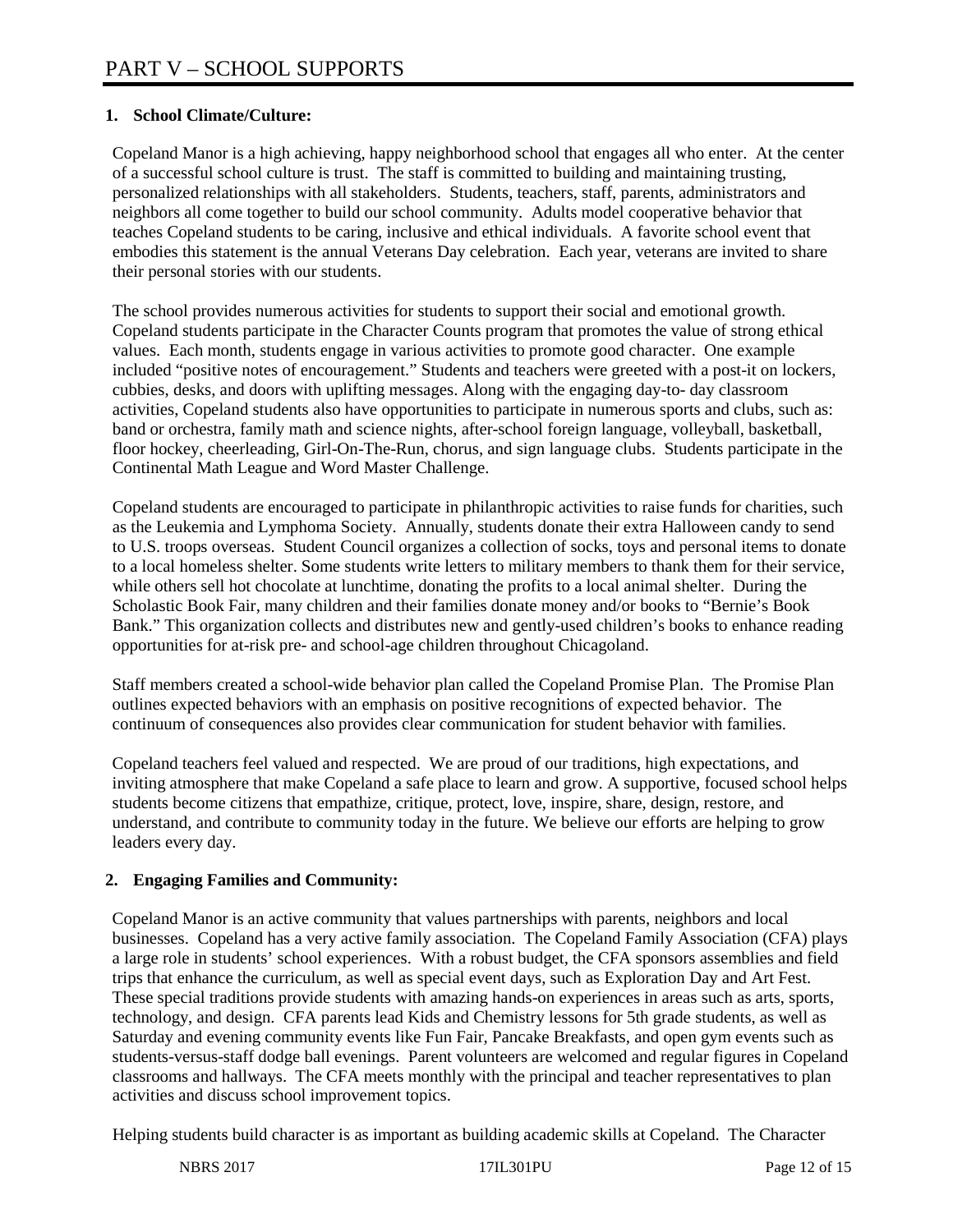Counts Committee helps identify quality character traits and celebrates positive behavior. The superintendent creates podcasts that showcase picture books promoting quality character. Each month, 25 students are chosen by their peers for demonstrating positive character traits.

Our school community cares for one another and consists of great citizens to the world outside of school. Each year, students make lunches with food donated by families to help feed the homeless population in local suburban areas. The school community has raised money for relief efforts in the wake of tragedies like Hurricane Sandy. Each fall, students from Copeland work with teachers to decorate local business windows with positive message supporting Character Counts. In order to increase hunger awareness, our school sponsored a Hunger Banquet that provided the community with relevant information related to poverty in our area and simulated an experience those in poverty may face in feeding their family.

The Libertyville community is very proud of its school district and is a partner in providing an excellent school experience for students. Local businesses partner with the district to provide mini-grants that support school curricula and foster enhanced learning opportunities for children. High school students spend time reading and working in our classrooms. Local Rotary members also spend time reading with students.

In May 2016, parents, local community members, and even a few students, joined District 70 Board members, administrators and teachers to create a strategic plan to run through the year 2021. This was a collaborative process designed to address current issues at hand for our school community as well as District 70's commitment to continuous improvement. Led by its mission to ensure that our students experience learning that prepares them to live and work in the 21st Century, the group of community partners were charged with establishing goals in six different areas that impact every student. Action plans were also created for each goal. The plan is an active document that is referenced regularly in staff and CFA meetings at Copeland. Progress is reviewed annually and noted on the District 70 website.

#### **3. Professional Development:**

Reflective practice is the best educational practice. Student achievement has increased in the last two years. This can largely be attributed to the Copeland teaching staff demonstrating their commitment to learning through their expertise, professionalism, curiosity, and aptitude for excellence.

District 70 is committed to providing professional development opportunities for teachers to not only support individual professional goals, but also connect to state license renewal systems. Each year, teachers take ownership of their professional development by creating Individual Learning Plans that align with the district and Copeland's improvement plans and the District 70 Applications of Learning. Goal setting conferences with the principal are held to reflect on progress toward individual professional growth.

In addition to professional learning at the individual teacher level, teachers benefit from collective learning experiences. As a building community of lifelong learners, Copeland staff members have shared in a book study of Mindset (Dweck, 2006) and Drive (Pink, 2009) to help guide improvements in student motivation, a topic of utmost importance for high achieving students. Through these book studies, teachers have explored how to incorporate choice into daily lessons. Additionally, study of the book Schools and Data (Creighton, 2007) has helped grade level teams use assessment data to improve decision-making and problem solving for students.

District 70 teachers meet collaboratively within department teams two times each year through articulation days. Rather than having institute days that are presented to meet general needs, articulation days provide grade level teams and other departments an opportunity to target issues in each particular area of specialty. Articulation days provide teachers with an opportunity to target issues in each particular area of specialty and plan for the future. These articulations supplement institute days, which are presented to address general needs of District 70 teachers. Opportunities for professional learning are also available to teachers through workshops on technology and instructional practices. Many Copeland teachers have presented to colleagues during Institute Days and during staff meetings. Continued professional development is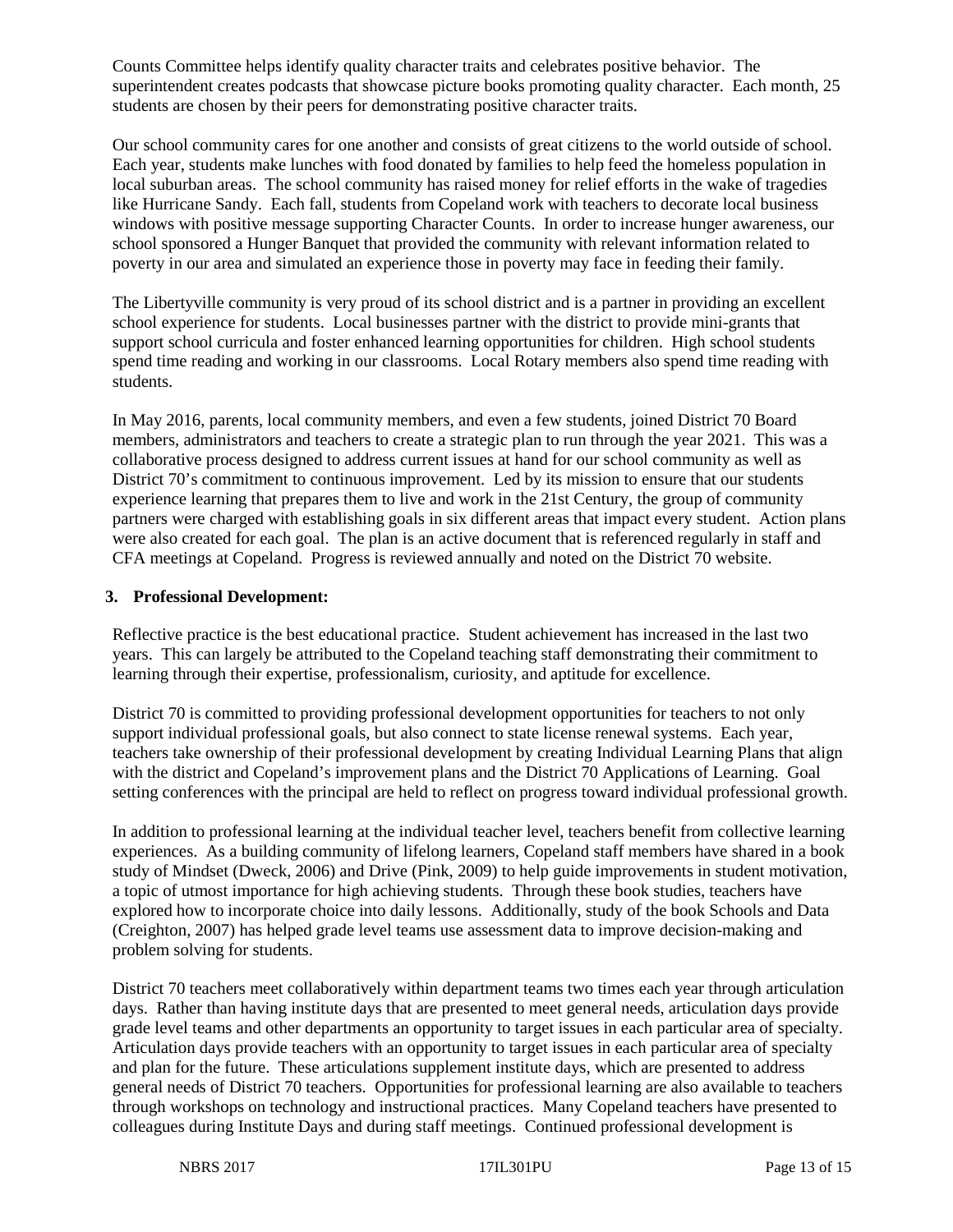included in professional expectations for every teacher and supported monetarily through the teacher contract with annual stipends and partial tuition reimbursement.

#### **4. School Leadership:**

The visibility and involvement of the Superintendent of Schools in each school in Libertyville is regular, special, and highly valued. Students are accustomed to having the superintendent join them for special events and interact with him on his regular visits to Copeland. He is familiar with the needs of each building and knows the names of every staff member and many of the students. The principal at Copeland Manor continues that example and promotes a school culture that embraces excellence and upholds the high academic expectations of our learning community. Learning and safety are at the heart of each decision made and every problem solved by Copeland's leaders.